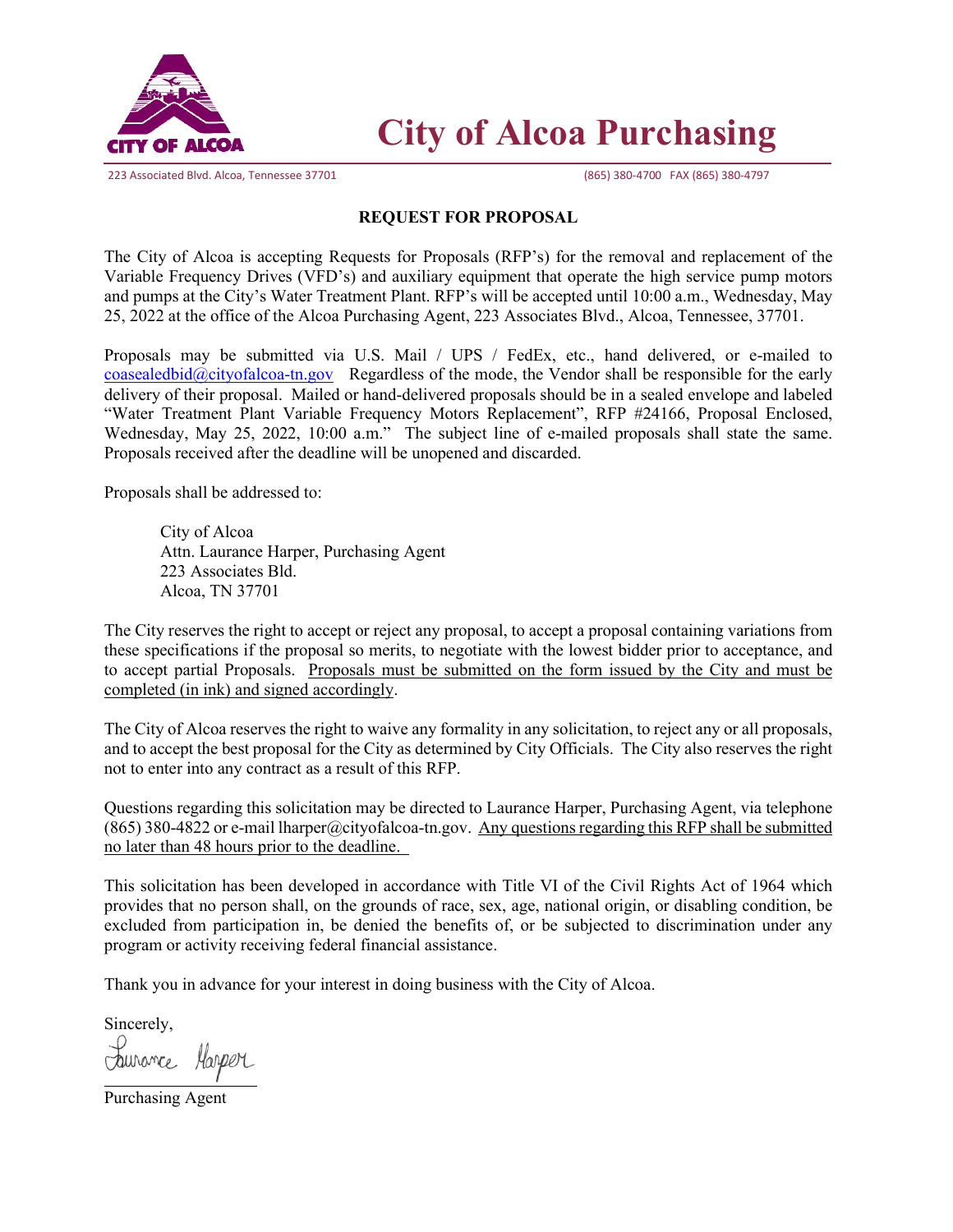## **CITY OF ALCOA INSTRUCTIONS TO PROPOSERS**

#### **Proposal Evaluation**

In addition to the bid amount, additional factors will be considered as an integral part of the evaluation process, including, but not limited to:

- A. The Vendor's experience, reputation, efficiency, judgment, and integrity.
- B. The quality, availability and adaptability of the requested products or services.
- C. The Vendor's ability to provide future maintenance and/or services.
- D. Any other applicable factors as the City determines necessary and appropriate (which may be requested by the city prior to award).

#### **Award of Contract**

The City holds the right, in its judgment, to award the contract to the vendor(s) which it feels is in the best interest of the City. If a contract is to be awarded, the Contractor/Vendor selection shall be based in whole or in part on the evaluation noted above. No submittal shall be withdrawn for a period of sixty (60) days subsequent to the opening of proposals without the consent of the City of Alcoa.

#### **Laws, Permits and Regulations**

The Contractor shall comply with all Federal, State and Local laws, ordinances, regulations, and requirements applicable to work hereunder. If the Contractor ascertains at any time that any requirement of this Contract is at variance with applicable laws, ordinances, regulations, or other requirements, she/he shall promptly notify the City of Alcoa in writing.

#### **Cancellation of Award**

The City reserves the right to cancel the award of any contract at any time before/during the execution of such contract by all parties without any liability against the City. The Vendor is advised that if in the event appropriated funds are legitimately unavailable for this product in successive fiscal years, such purchase orders resulting from this RFP are null and void.

#### **Cooperative Purchasing**

Unless stated otherwise, vendor agrees that it shall be permissible for other governments in Tennessee to purchase these items or services at the same price. Freight charges may be adjusted to reflect differences in delivery costs.

## **Delivery**

The successful Vendor shall contact the Purchasing Agent for delivery / installation instructions. The approved product shall not be shipped / installed under any circumstances without prior instructions.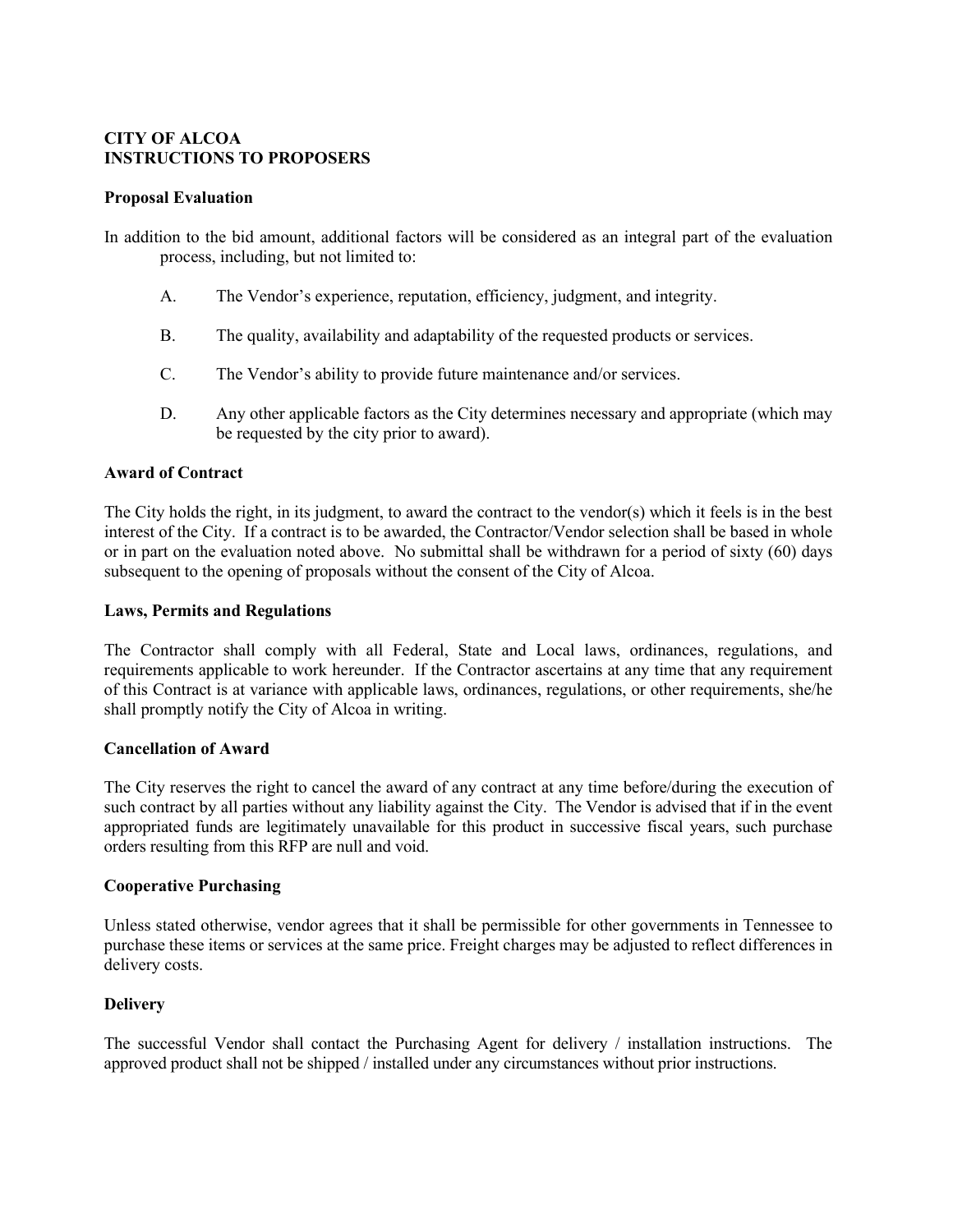# **Request for Proposals**

# **Replacement of Water Treatment Plant Variable Frequency Drive Motors for the City of Alcoa – Public Works & Engineering Division**

## **May 25, 2022**

# **1. INTRODUCTION**

- (a) This Request for Proposals (RFP) is being extended by the City of Alcoa (COA) to obtain submissions to:
	- 1. To safely remove and dispose of the existing Variable Frequency Drives (VFD's) for the existing 700 horsepower high service pumps located at the City of Alcoa Water Treatment Plant (WTP), according to accepted and safe environmental practices.
	- 2. To install and test new VFD's compatible with the existing high service pumps, which will not be replaced.
	- 3. To install and test VFD's individually in such a manner that at a minimum two (2) high service pumps remain in operation at all times.
- (b) All interested parties are directed, prior to bidding, to conduct on-site investigations and data collection at the WTP in order to evaluate existing conditions and connections, and to understand any constraints which will affect the bid. Appointments for these visits can be scheduled through T.J. Emory, Chief Operator/Supervisor of the City of Alcoa Water Treatment Plant, at (865) 380- 4921.
- (c) The original 2007 high service pump specifications and Operations and Maintenance manual for the existing VFD's are available for inspection at the WTP as a guide to existing conditions for preparation of the bids.
- (e) The COA is not liable for incurred costs or expenses in the development of the proposed RFP.
- (f) Additional questions may be directed to:
	- T.J. Emory, Chief Operator/Supervisor of the City of Alcoa Water Treatment Plant at (865) 380-4921;
	- Shane Snoderly, Public Works & Engineering Director at (865) 380-4800;
	- David Marcum, Senior Civil Engineer at (865) 380-4800

## **2. GENERAL / BACKGROUND**

(a) The current City of Alcoa Water Treatment Plant, 302 Sam Houston School Road, Maryville, TN, was constructed in 2007. With a rated capacity of 16 million-gallons-per-day (MGD) and upgradeable to 24 MGD, the Alcoa WTP treats between 8 and 10 MGD, and is the largest membrane water filtration plant in Tennessee. Through 240-plus miles of water mains, the plant serves the City's 10,000-plus water customers (households and businesses), as well as the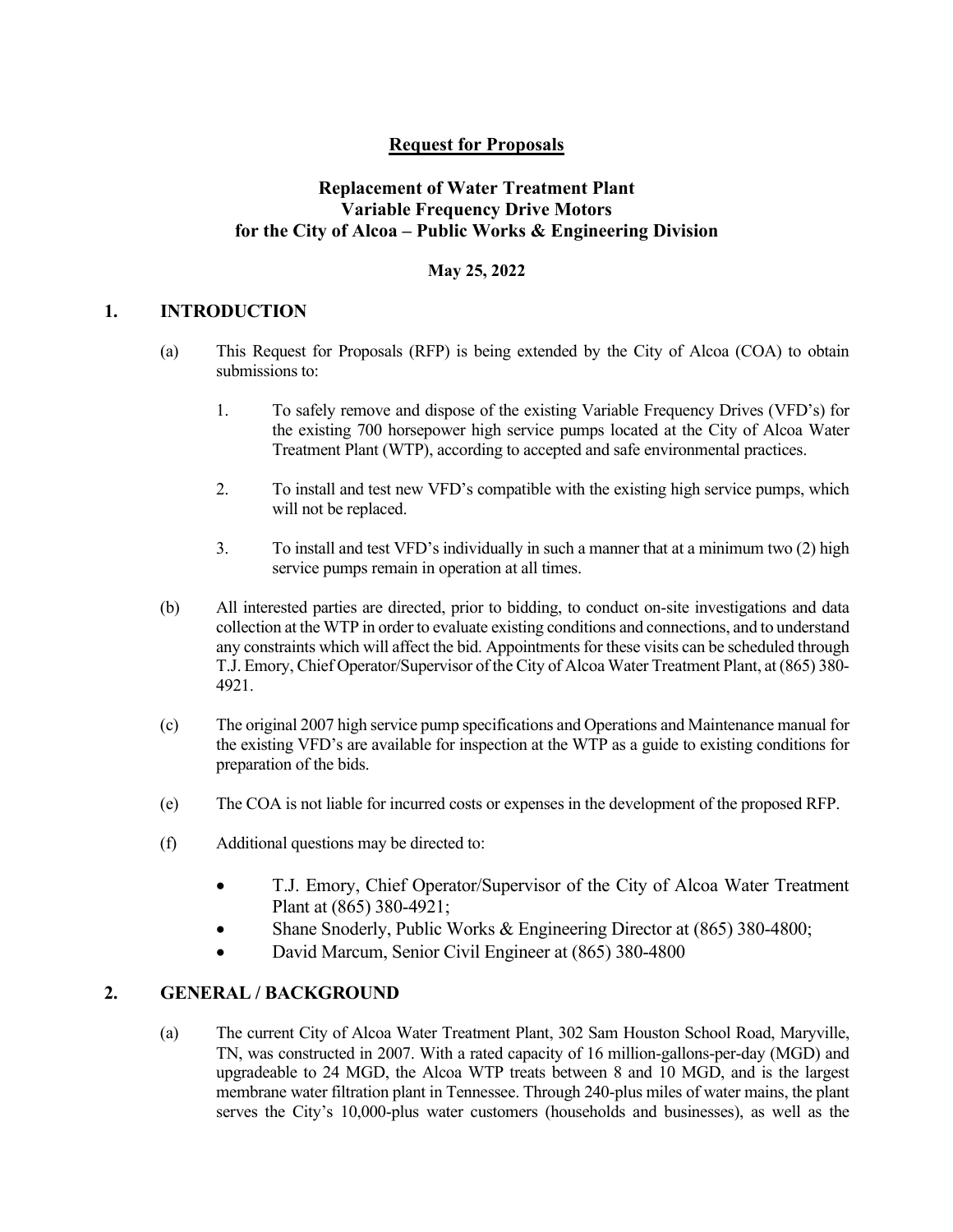Tuckaleechee Utility District. Water is also provided on an as-needed basis to the City of Maryville and the Knox-Chapman Utility District.

- (b) Three (3) Variable Frequency Drives (VFD's) were installed at the WTP in 2007 at the time of construction, and these have not been replaced since that time.
- (c) Existing High Service Pumps Manufactured by Simflo Pumps:
	- 1. Make: U.S. Motors
	- 2. No. of Pumps: 3
	- 3. Horsepower (HP): 700
	- 4. Service Factor (SF): 1.5
	- 5. Revolutions-per-minute (RPM): 900
	- 6. Phase: 3
	- 7. Cycle: 60
	- 8. Voltage: 460
	- 9. FLA (Full Load Amps): 852.0
	- 10. SFA (Service Factor Amps): 973.0
	- 11. Gallons-per-minute (GPM): 7,500 (10.8 MGD)
	- 12. Total Dynamic Head (TDH): 262-feet
	- 13. Other Motor Info:
		- (i) Premium efficient inverter duty;
		- (ii) 40° C ambient; 3,300-feet elevation;
		- (iii) 120 V space heater;
		- (iv) B10 5-year bearing;
		- (v) Class F insulation;
		- (vi) Aux. J box with terminal strips;
		- (vii) Corro duty (Insulife 2000 & cast iron box);
		- (viii) Insulated bearings (both);
		- (ix)  $100 \Omega$  winding RTD's;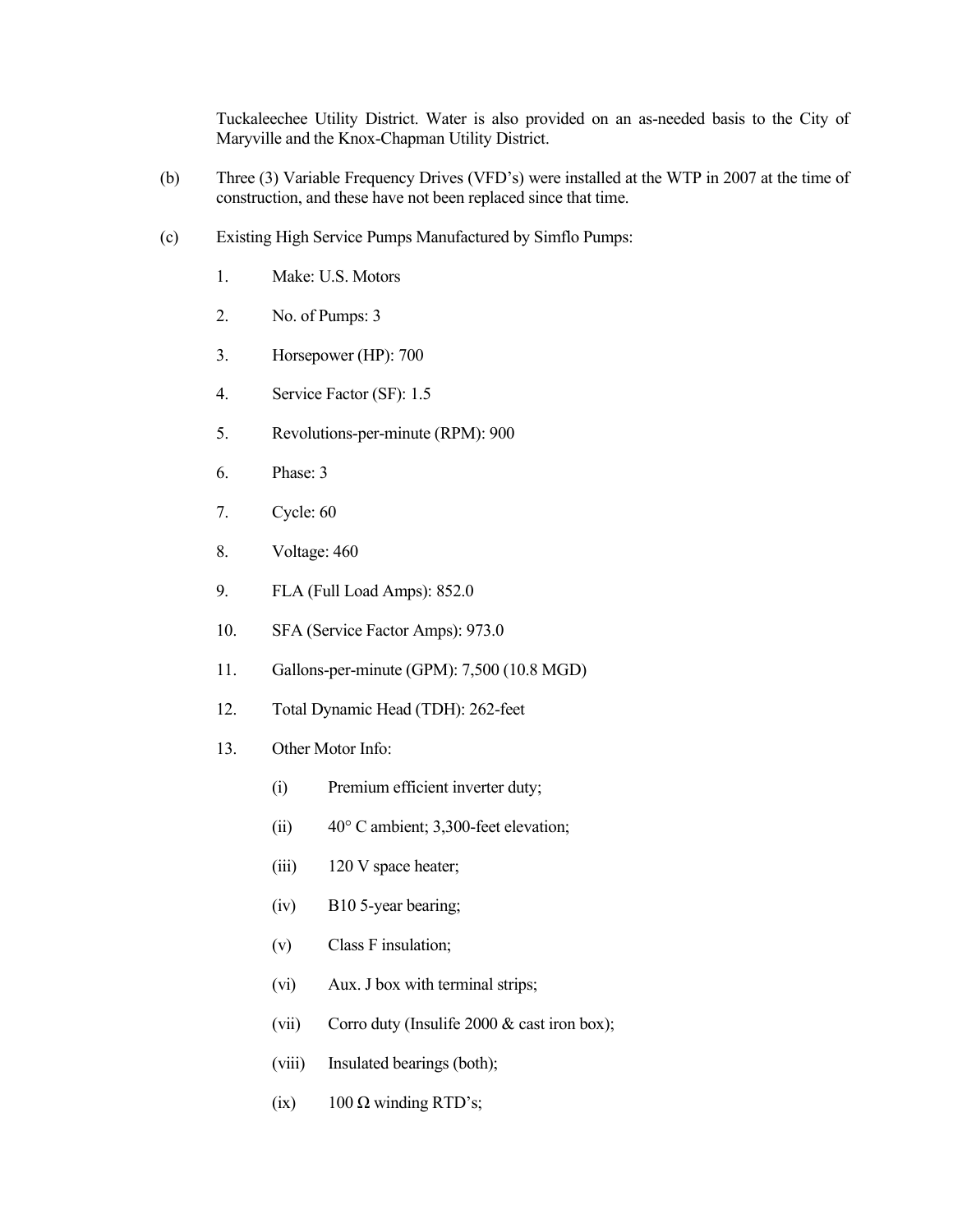## (x) 175% EHT bearing

# **3. SCOPE OF WORK**

- (a) The Vendor shall furnish and install VFD's to replace existing VFD's in their existing locations. The provided product shall be "turnkey" – *i.e.* installation of a complete product that is ready for immediate use. The Vendor shall provide all wiring, interconnection, start-up, and test services to accommodate variable speed motor operations for the existing high service pumps.
- (b) Auxiliary Components: The Vendor shall furnish and install the VFD's as specified, complete with auxiliary components as required, including enclosures, transformers, filters, fuses, motor protection, circuit breakers, switches, indicating lights, engraved nameplates, signal transducers, and other components and accessories as necessary.
- (c) Plant Interface: The Manufacturer shall furnish and install necessary control relays, transducers, power supplies, or other instrumentation equipment within the VFD;s as required to interface with the plant Control System to produce a completely operational system.
- (d) The Vendor shall work with the City's SCADA Vendor (MR Systems) to ensure that the new VFD's are able to interface with existing City SCADA Controls.
- (e) Enclosure: The Manufacturer shall provide an enclosure for the VFD's. The enclosure shall be ventilated or otherwise adapted to control heat and prevent entrance of moisture or corrosive or hazardous materials in accordance with the VFD manufacturer's specifications.

# **4. SUBMITTALS**

- (a) Codes and Standards:
	- 1. Provide equipment in full accordance with the latest applicable rules, regulations, and standards of:
		- (i) National Electric Code (NEC)
		- (ii) Underwriters' Laboratories (UL)
		- (iii) American National Standards Institute (ANSI)
		- (iv) National Electrical Manufacturers Association (NEMA)
		- (v) Institute of Electrical and Electronics Engineers (IEEE)
		- (vi) International Electro-technical Commission (IEC)
		- (vii) Federal Communications Commission (FCC)
	- 2. VFDs shall be manufactured, assembled, tested, and provided with a UL label.
	- 3. The VFD shall be listed as suitable for the purpose specified and shown on the drawings by Underwriters Laboratory (UL), electronic Testing Laboratories (ETL), or other nationally recognized testing in accordance with UL standards.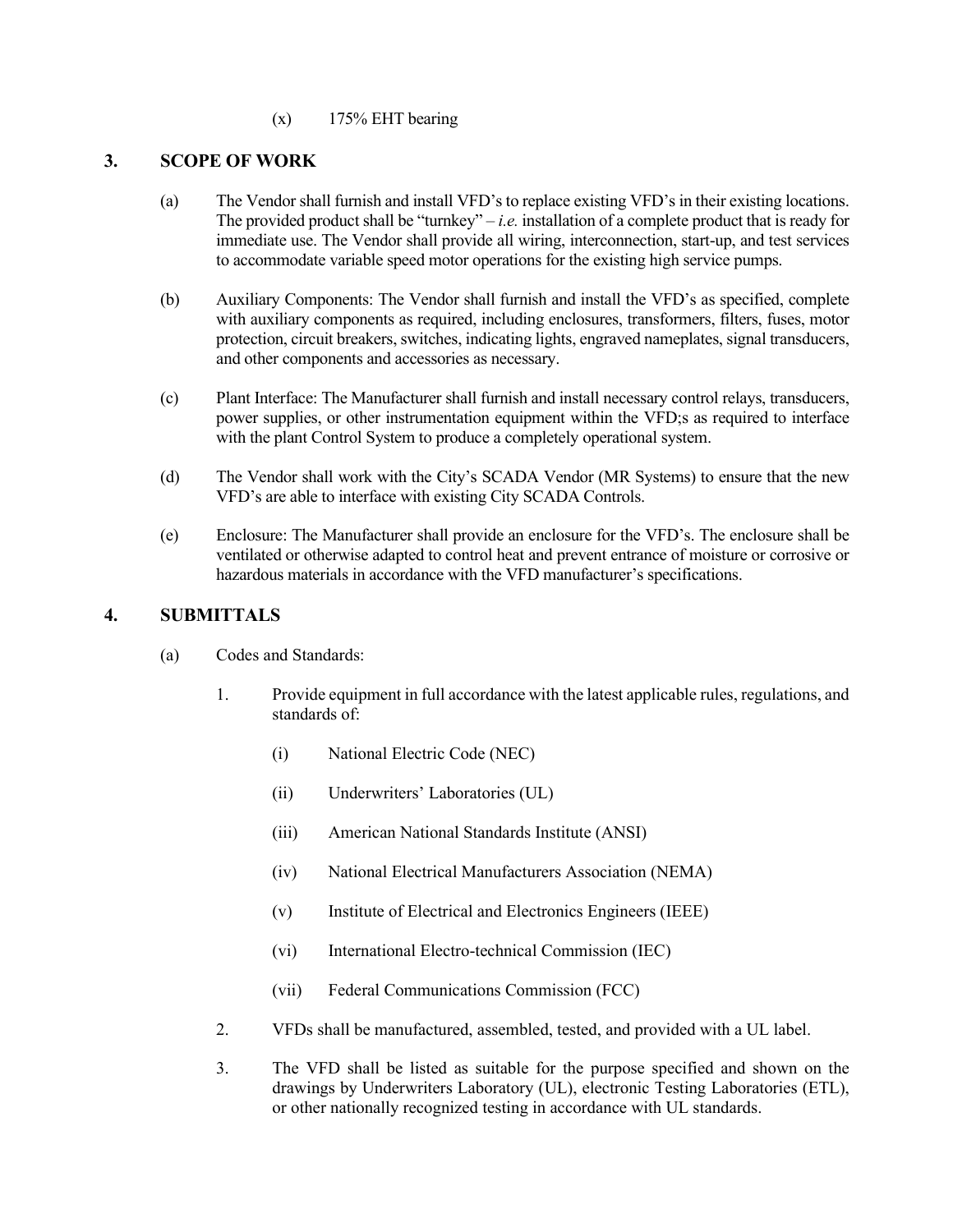#### (b) Materials

- 1. The VFD shall be new and contained in the original manufacturer's packaging.
- 2. The VFD shall be currently under manufacture and shall be expected to have available, for at least ten years after completion of the contract, a complete line of spare parts.
- 3. No deviations from the submittals as approved shall be permitted and materials purchased prior to approval shall be at the sole risk of the Vendor.
- (c) Pre-order Submittals:
	- 1. Submit product data for review including the following:
		- (i) Product Brochure.
		- (ii) Wiring diagrams for drive and bypass contactor.
		- (iii) List of optional features.
		- (iv) Installation procedures.
		- (v) List of sizes and quantity of spare drives furnished for the project.
		- (vi) List AIC rating.
- (d) Manufacturer's Installation Instructions: Submit for components being provided under this section. Indicated application conditions and limitations of use stipulated by product testing agency.
- (e) Shop Drawings: Indicate front and side views of variable frequency drive enclosures with overall dimensions. Include:
	- 1. Conduit entrance locations and requirements;
	- 2. Nameplate legends;
	- 3. Electrical characteristics including:
		- (i) Voltage;
		- (ii) Frame size; and
		- (iii) Trip ratings;
		- (iv) Termination numbers and identification of purpose; and
		- (v) Time-current curves of equipment and components.
- (f) Project Record Documents: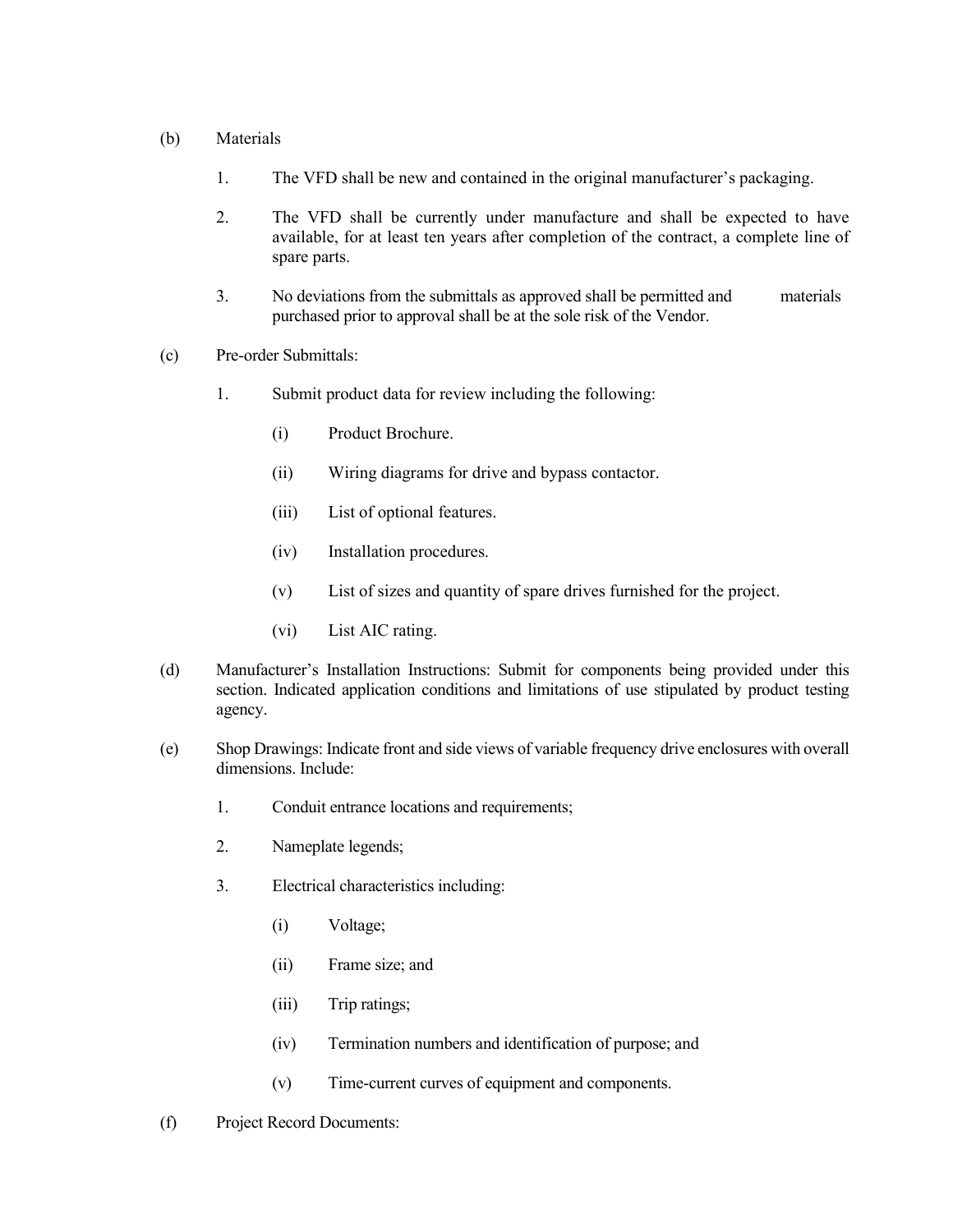- 1. The construction drawings shall be submitted with the Vendor's markings which record the installed conditions from which the City will produce the "as-builts".
- 2. Additional shop drawings produced by the Vendor shall be revised to show the "asbuilt" conditions prior to submittal. Submit "as-built" shop drawings and copies of computer files developed for this subcontract.
- 3. Equipment locations: Show actual locations of VFDs.
- 4. Mounting details: Accurately record mounting details.
- 5. Software configuration: Submit documentation on the VFD software configuration including the values of parameters and constants, showing both
- (g) Operation and Maintenance Data: Furnish one (1) compact disc or flash drive of recommended maintenance procedures and intervals. Documentation shall include:
	- 1. Manufacturers model number
	- 2. Manufacturer's installation instructions;
	- 3. Switch settings;
	- 4. Adjustment procedures;
	- 5. Inspection period;
	- 6. Recommended cleaning methods and materials;
	- 7. Testing methods;
	- 8. Calibration tolerances;
	- 9. Spare parts data listing; and
	- 10. Source and current prices of replacement parts and supplies.
- (h) Warranty
	- 1. Warranty period shall start at the date of commissioning and extend 12 months from this date. Submit digital file of the warranty certificate.
	- 2. Manufacturer's warranty: Materials and labor for a period of one year from date of start-up, not to exceed 36 months from date of shipment.
	- 3. During warranty period, any warranty expense shall be born by the manufacturer, including travel costs or living expenses necessary to repair in warranty equipment.
	- 4. Name, address, and phone number of the service representatives to be called in the event of equipment failure.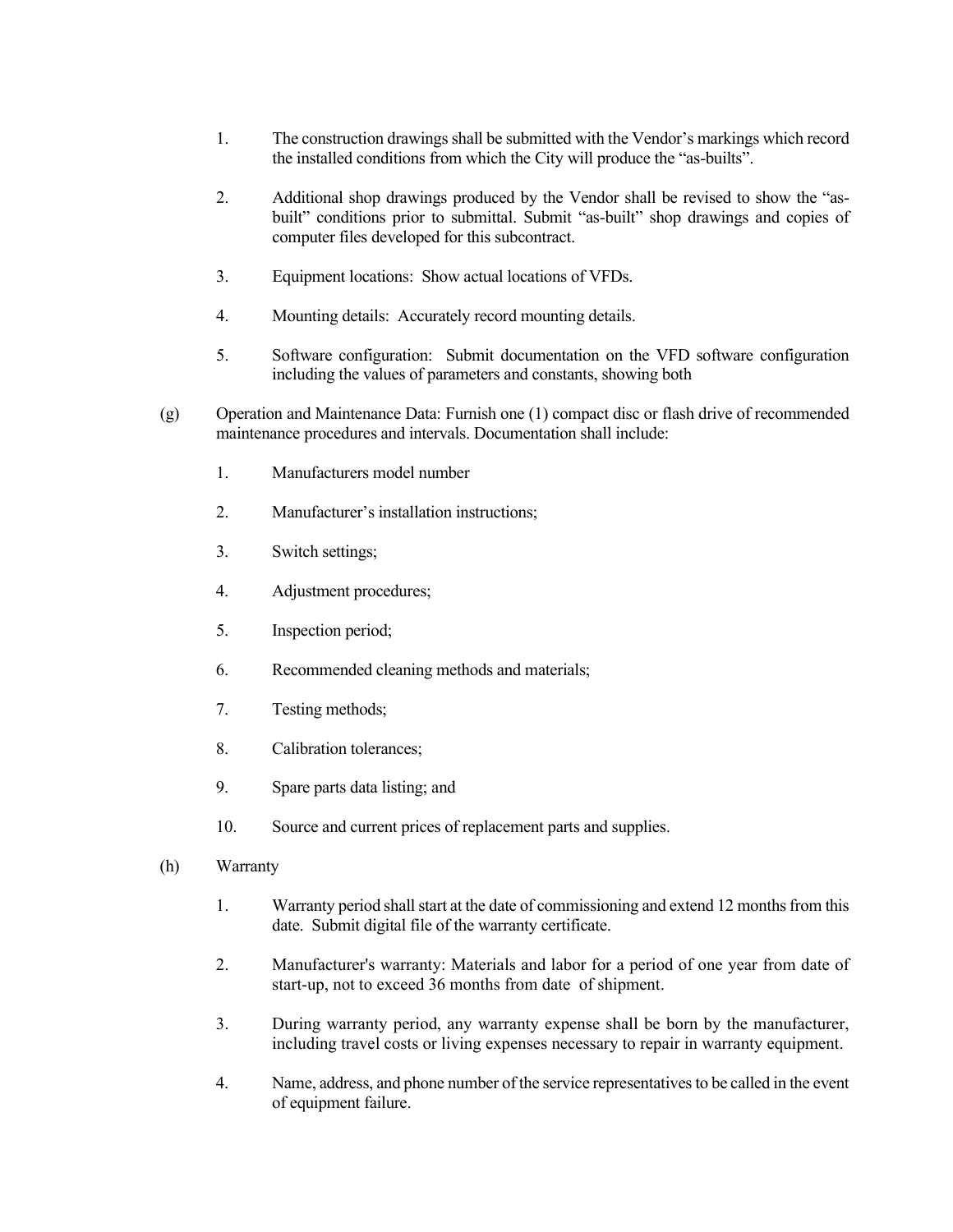# **5. QUALITY ASSURANCE**

- (a) Products shall be tested, approved, and labeled/listed by Underwriters Laboratories, Inc., or by a nationally recognized testing laboratory.
- (b) Electrical equipment and materials shall be new and comply with the latest codes and standards. No used, rebuilt, refurbished, and/or re-manufactured electrical equipment and materials shall be furnished on this project.
- (c) Manufacturer's Qualifications: Company experienced in manufacturing the products described with minimum five (5) years documented product development, testing, and manufacturing experience.
- (d) Vendor Qualifications: Company experienced in applying the work described with minimum five (5) years documented experience.
	- 1. The Vendor shall have a complete sales, installation, and service operation within the area.
	- 2. Vendor must be licensed for operations.

# **6. DELIVERY, STORAGE, AND HANDLING**

- (a) Care shall be taken to prevent damage to materials and equipment during loading, transporting, and unloading. Packaged units shall be delivered in their original crates. Store in a clean, dry space. Maintain factory wrapping or provide an additional heavy canvas or heavy plastic cover to protect units from dirt, water, construction debris, and traffic.
- (b) Handle in accordance with manufacturer's written instructions. Lift only with lugs provided for the purposed. Handle carefully to avoid damage to variable frequency drive components, enclosure, and finish.
- (c) Cost of delivery must be included in the bid.

# **7. SEQUENCING AND SCHEDULING**

The vendor shall work with the City prior to delivery and throughout the process to coordinate site inspections as needed, exchange technical information, arrange VFD delivery, and schedule installation work in order to carry out the VFD replacement in an efficient and non-disruptive manner, and to maintain continuous operation of the Water Treatment Plant and the high service pumps.

## **8. START-UP AND MAINTENANCE**

- (a) Start-up, Testing, and Demonstration
	- 1. Provide a factory trained technician to supervise the installation, start-up and testing of drives.
	- 2. Provide a minimum of one day (8 hours) instruction to maintenance personnel.
	- 3. Demonstrate the operation of the system to the maintenance and operational personnel.
	- 4. Provide all necessary coordination for test and balance procedure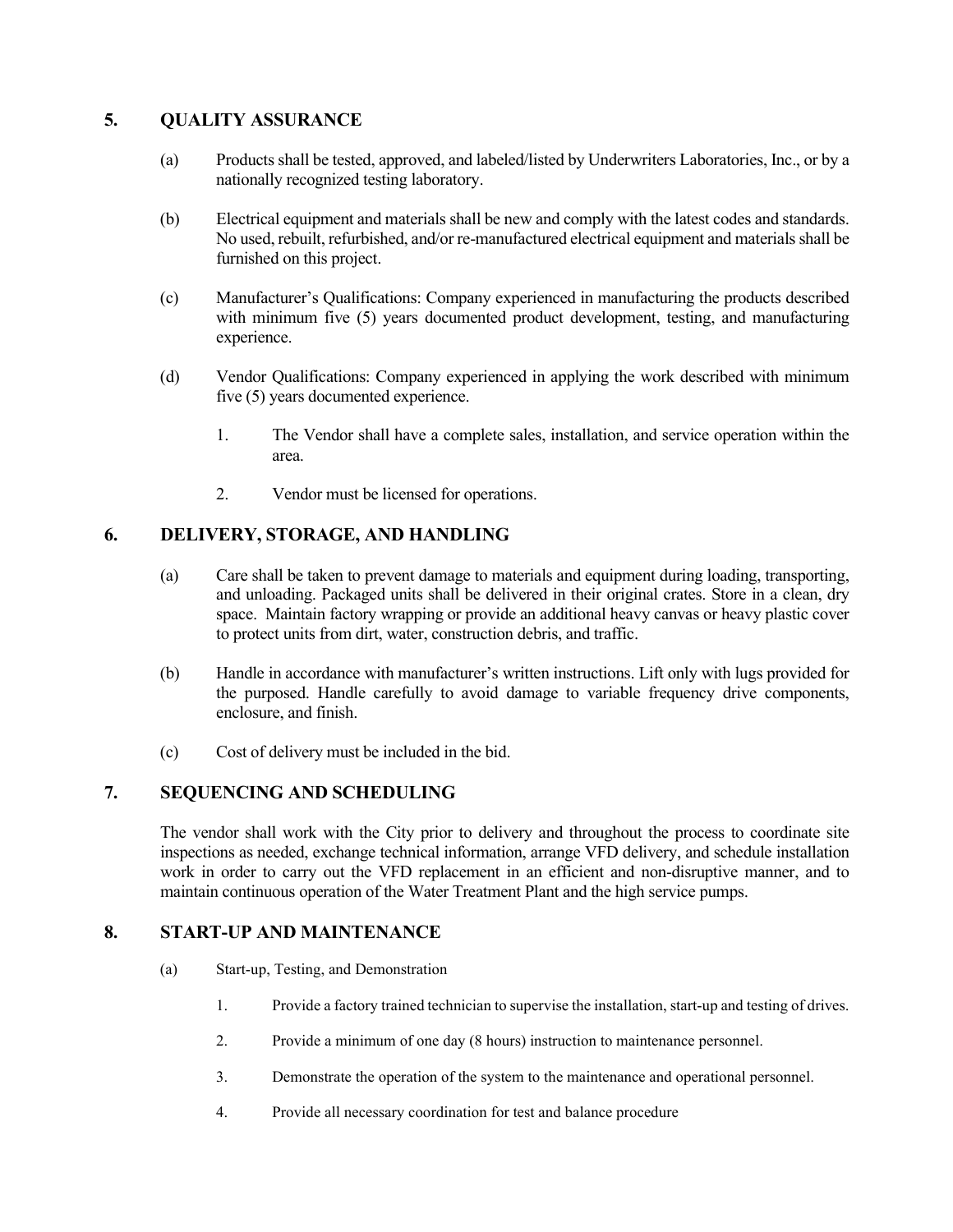- (b) Maintenance/Commissioning Service:
	- 1. Commissioning Services shall be provided by the Vendor upon installation.
	- 2. Vendor must be factory trained and certified.
	- 3. Ongoing services shall consist of manufacturer's factory-trained representatives providing emergency repair service with on-site response within forty-eight (48) hours of call.
	- 4. During the warranty period, provide new or revised documentation showing changes required to solve system problems.
	- 5. Submit written reports on each service or inspection to the City during the warranty period.
	- 6. For the purpose of this proposal the Vendor will price 20 hours of commissioning per VFD.

## **9. COMMUNICATIONS**

The selected VENDOR will provide the COA with telephone numbers and other contact information of the person(s) to be employed and/or contracted for administrative and field related inquiries.

#### **10. COST, PAYMENT, AND INVOICING**

The proposal will include cost for complete removal and disposal of the existing in-place VFD's, and also the cost of new VFD's, fully installed and functional, and completely connected to the existing systems. Payment for the project shall be made following the successful completion of the job.

## **11. QUALIFICATIONS OF THE BIDDER**

All proposals will include supporting information regarding the qualifications of the proposing company, as well as information regarding any notable programs or services that bidder is managing or has managed. The supporting information should also include a description of the number of personnel, testing equipment, and other necessary equipment available for providing services. Such information will be used to determine the qualifications and experience of each company submitting a proposal.

## **12. WITHDRAWAL**

Proposals may be withdrawn on written request received from the bidder prior to the scheduled time for opening.

# **13. NEGOTIATIONS / CONTRACT**

The COA reserves the right to enter into a contract with the selected firm. If the COA and the selected firm cannot negotiate a successful contract, then the COA may terminate said negotiations and begin negotiations with the next highest-ranking fully qualified bidder. The selected bidder understands this Request for Proposals does not constitute an agreement or a contract between the COA and the bidder. An official and legal contract or agreement will not exist until a contract is negotiated, approved, and